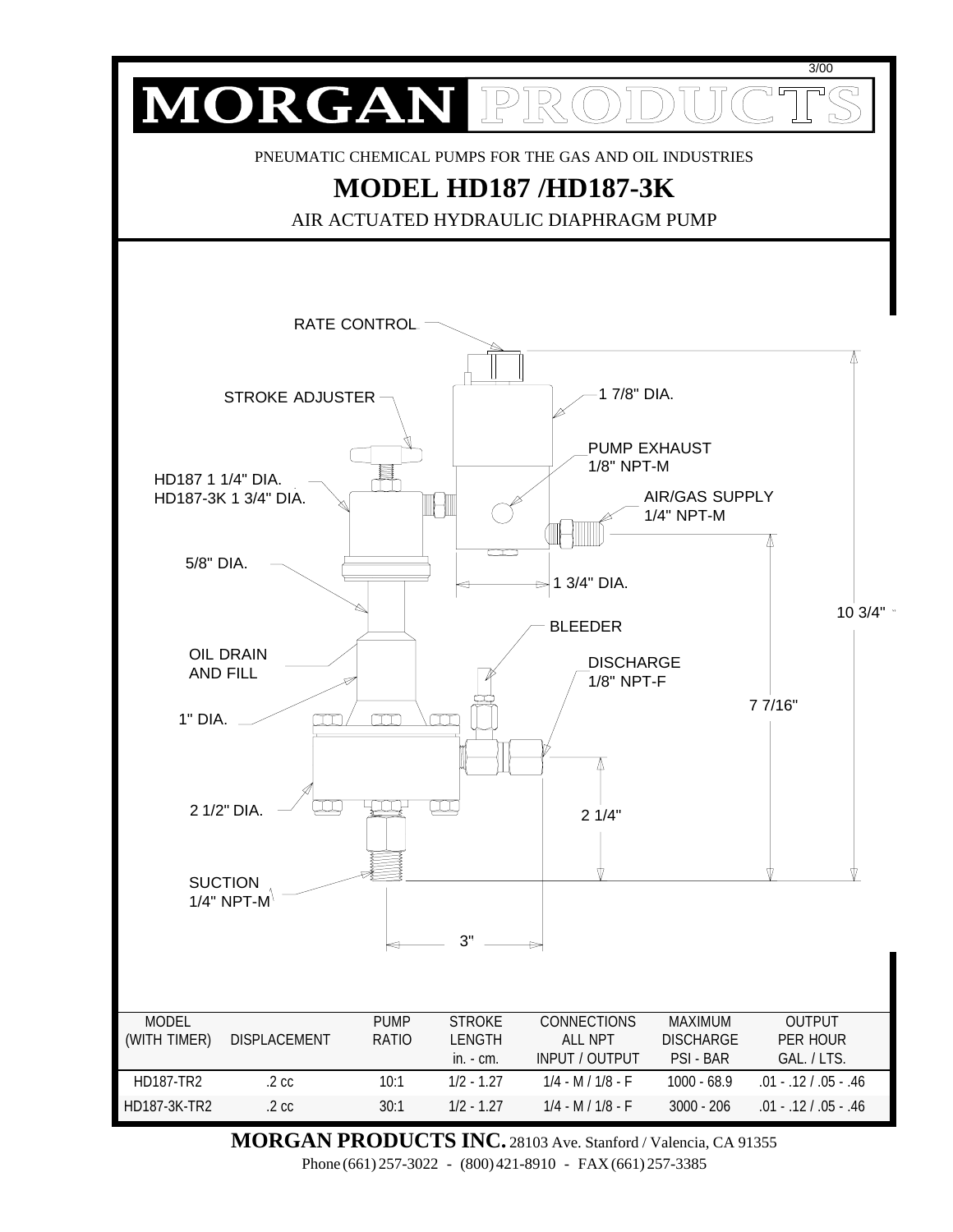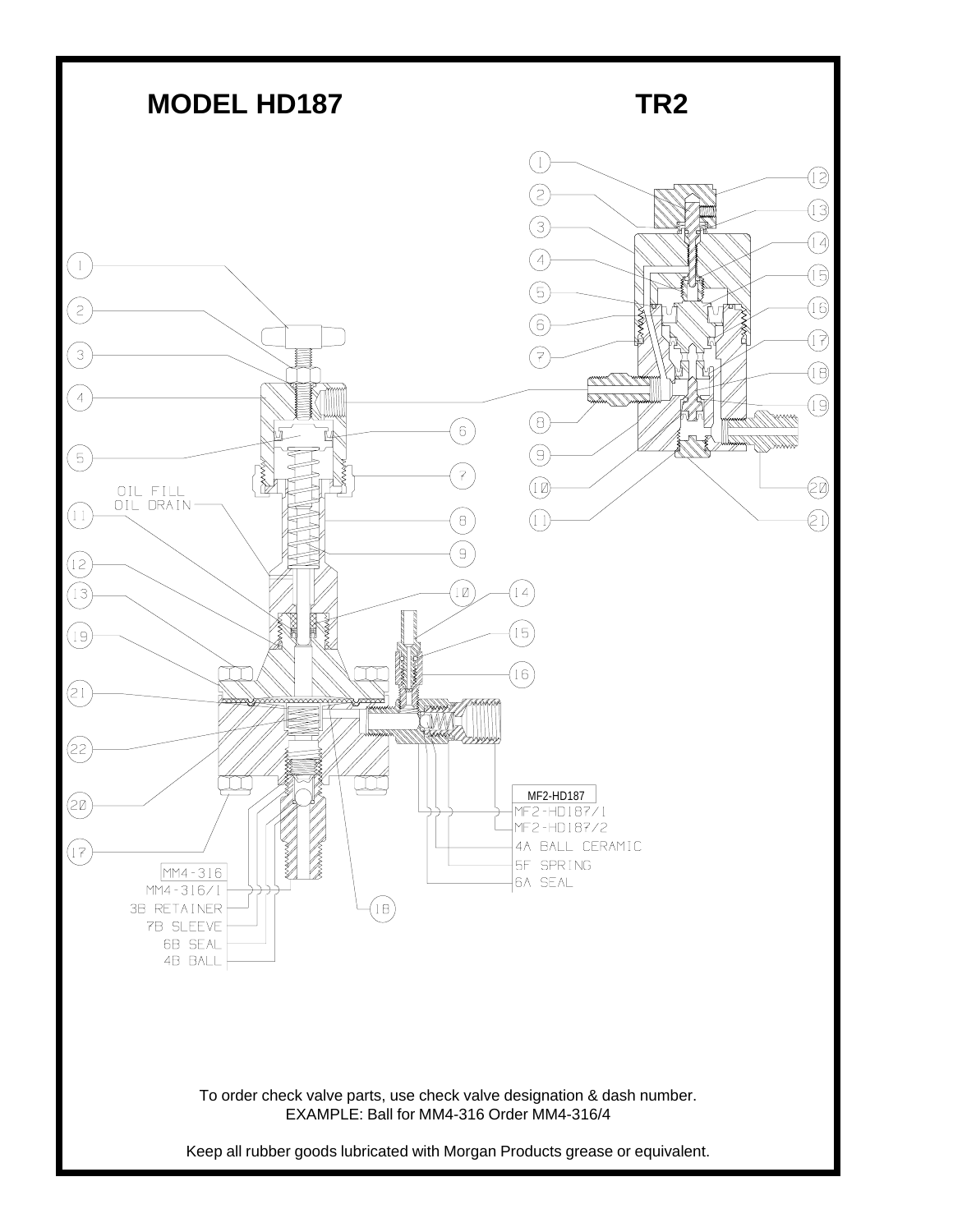### **MODEL HD187 PARTS LIST**

| $\overline{NO}$  | <b>NAME</b>             | PART NO.                      | <b>MODEL</b>    |  |
|------------------|-------------------------|-------------------------------|-----------------|--|
| 1                | <b>Stroke Adjuster</b>  | HD187-1                       | <b>HD187</b>    |  |
|                  |                         | HD312-1                       | HD187-3K        |  |
| $\overline{2}$   | Locknut                 | $50-2$                        | HD187           |  |
|                  |                         | $100 - 2$                     | HD187-3K        |  |
| 3                | O-Ring Seal             | $\star$<br>100-11             | HD187           |  |
|                  |                         | $100-3$                       | HD187-3K        |  |
| $\overline{4}$   | Air Chamber             | HD187-4                       | HD187           |  |
|                  |                         | HD187-3K-4                    | HD187-3K        |  |
| 5                | <b>Piston Plunger</b>   | HD187-15                      | HD187           |  |
| $\overline{n/s}$ | Piston                  | $100 - 8$                     | <b>HD187-3K</b> |  |
| n/s              | Plunger                 | HD187-3K-15                   | HD187-3K        |  |
| $\overline{n/s}$ | Piston Locknut          | $100 - 7$                     | <b>HD187-3K</b> |  |
| n/s              | <b>O-Ring Seal</b>      | $\overline{\ast}$<br>$100-11$ | <b>HD187-3K</b> |  |
| 6                | <b>Piston Seal</b>      | $\overline{\ast}$<br>HD187-9  | HD187           |  |
|                  |                         | $\overline{\ast}$<br>100-9    | HD187-3K        |  |
| $\overline{7}$   | <b>Air Chamber Ring</b> | $50-5$                        | <b>HD187</b>    |  |
|                  |                         | 100-5                         | <b>HD187-3K</b> |  |
| 8                | <b>Oiler Housing</b>    | HD187-14                      | HD187-3K        |  |
|                  |                         | HD187-3K-14                   | HD187-3K        |  |
| 9                | <b>Return Spring</b>    | $50-13$                       | HD187           |  |
|                  |                         | $\star$<br>100-13             | HD187-3K        |  |
| 10               | <b>Back Up Ring</b>     | $\star$<br>HD187-19           | <b>ALL</b>      |  |
| 11               | Pressure Seal           | $\star$<br>HD187-20           | <b>ALL</b>      |  |
| 12               | O-Ring Seal             | $\star$<br>$50 - 21$          | <b>ALL</b>      |  |
| 13               | Chamber Bolt            | HD187-30<br>(6)               | ALL             |  |
| 14               | Bleeder                 | HD187-22                      | ALL             |  |
| 15               | O-Ring Seal             | $\star$<br>TR2-16             | ALL             |  |
| 16               | <b>Bleeder Adapter</b>  | HD187-38                      | ALL             |  |
| 17               | Locknut                 | D40-9<br>(6)                  | <b>ALL</b>      |  |
| 18               | Diaphragm               | HD187-32                      | <b>ALL</b>      |  |
| 19               | Hydraulic Chamber       | HD187-29                      | <b>ALL</b>      |  |
| 20               | Pressure Chamber        | HD187-23                      | <b>ALL</b>      |  |
| 21               | Spring Cup              | HD187-35                      | <b>ALL</b>      |  |
| 22               | Diaphragm Spring        | $\star$<br>HD187-36           | <b>ALL</b>      |  |
|                  | 1oz. Grease             |                               | <b>ALL</b>      |  |
|                  | 1oz. Oil                | $\star$<br>HD187-24           | ALL             |  |

\* = Included in Repair Kit

## **REPAIR KITS AND SEAL SET**

| PART NO.    | <b>DESCRIPTION</b> | <b>MODEL</b>    |
|-------------|--------------------|-----------------|
| HD187-50    | REPAIR KIT         | <b>HD187</b>    |
| HD187-3K-50 | REPAIR KIT         | <b>HD187-3K</b> |
| HD187-48    | SEAL SET           | Αll             |
| TR2-50      | REPAIR KIT         | TR2             |

# **MODEL TR2 PARTS LIST**

| <b>NO</b>       | <b>NAME</b>           | PART NO.                                | <b>MATERIAL</b> |
|-----------------|-----------------------|-----------------------------------------|-----------------|
| $\overline{1}$  | <b>Metering Valve</b> | TR2-3                                   | 303 SS          |
| $\overline{2}$  | <b>Knob Spring</b>    | $TR2-2$                                 | $302$ SS        |
| $\overline{3}$  | <b>Upper Body</b>     | TR <sub>2</sub> -5                      | 303 SS          |
| $\overline{4}$  | <b>Metering Seat</b>  | <b>TR2-6</b>                            | 18-8 SS         |
| $\overline{5}$  | O-Ring                | TR <sub>2</sub> -13                     | <b>BUNA-N</b>   |
| $\overline{6}$  | <b>Upper Seal</b>     | TR2-10                                  | <b>VITON</b>    |
| $\overline{7}$  | O-Ring                | <b>TR2-14</b><br>$\star$                | <b>BUNA-N</b>   |
| $\overline{8}$  | 1/8" NPT Nipple       | <b>TR2-22</b>                           | $303$ SS        |
| 9               | Lower Body            | <b>TR2-8</b>                            | $303$ SS        |
| $\overline{10}$ | <b>Poppet Seal</b>    | $\overline{\ast}$<br>TR2-17             | <b>VITON</b>    |
| 11              | <b>Plug Seal</b>      | TR2-18                                  | <b>BUNA-N</b>   |
| $\overline{12}$ | Knob                  | TR <sub>2-1</sub>                       | <b>PLASTIC</b>  |
| $\overline{13}$ | O-Ring                | $\overline{\ast}$<br>TR <sub>2</sub> -4 | <b>BUNA-N</b>   |
| $\overline{14}$ | <b>Teflon Seal</b>    | $\overline{\ast}$<br>TR2-7              | <b>TEFLON</b>   |
| $\overline{15}$ | Piston                | TR <sub>2-9</sub>                       | <b>NYLON</b>    |
| $\overline{16}$ | <b>Middle Seal</b>    | ∗<br><b>TR2-11</b>                      | <b>VITON</b>    |
| 17              | <b>Lower Seal</b>     | TR2-12                                  | <b>VITON</b>    |
| $\overline{18}$ | Poppet                | <b>TR2-15</b>                           | PVC             |
| $\overline{19}$ | Poppet O-Ring         | $\overline{\ast}$<br><b>TR2-16</b>      | <b>VITON</b>    |
| $\overline{20}$ | 1/8 x 1/4 NPT Nipple  | <b>TR2-21</b>                           | 303S            |
| $\overline{21}$ | Plug                  | TR2-19                                  | 303 SS          |
|                 | 1oz. Grease           | $\overline{\ast}$                       |                 |

\* = Included in Repair Kit

#### **MATERIAL SPECIFICATIONS HD187 /HD187-3K**

| <b>NAME</b>                | STANDARD                     | OPTION |
|----------------------------|------------------------------|--------|
| Stroke Adjuster            | 18-8 SS & ABS                |        |
| Locknut                    | 18-8 SS                      |        |
| O-Ring Seals               | Buna - N                     | Viton  |
| <b>Piston Seals</b>        | Buna - N                     | Viton  |
| Plunger                    | 17-4 SS                      |        |
| Return Spring              | <b>Teflon Coated Inconel</b> |        |
| Back Up Ring               | PVC.                         |        |
| <b>Pressure Seal</b>       | Graphite Filled Teflon       |        |
| Diaphragm                  | Teflon Faced Buna-N          |        |
| <b>Chamber Bolt</b>        | 18-8 SS                      |        |
| <b>Bleeder</b>             | 316 SS                       |        |
| Pressure Chamber           | 316 SS                       |        |
| <b>Check Valve Bodies</b>  | 316 SS                       |        |
| <b>Check Valve Seals</b>   | Teflon                       |        |
| <b>Check Valve Balls</b>   | Ceramic                      |        |
| <b>Check Valve Springs</b> | Inconel                      |        |
| All Other Parts            | 303 or 304 SS                |        |
|                            |                              |        |